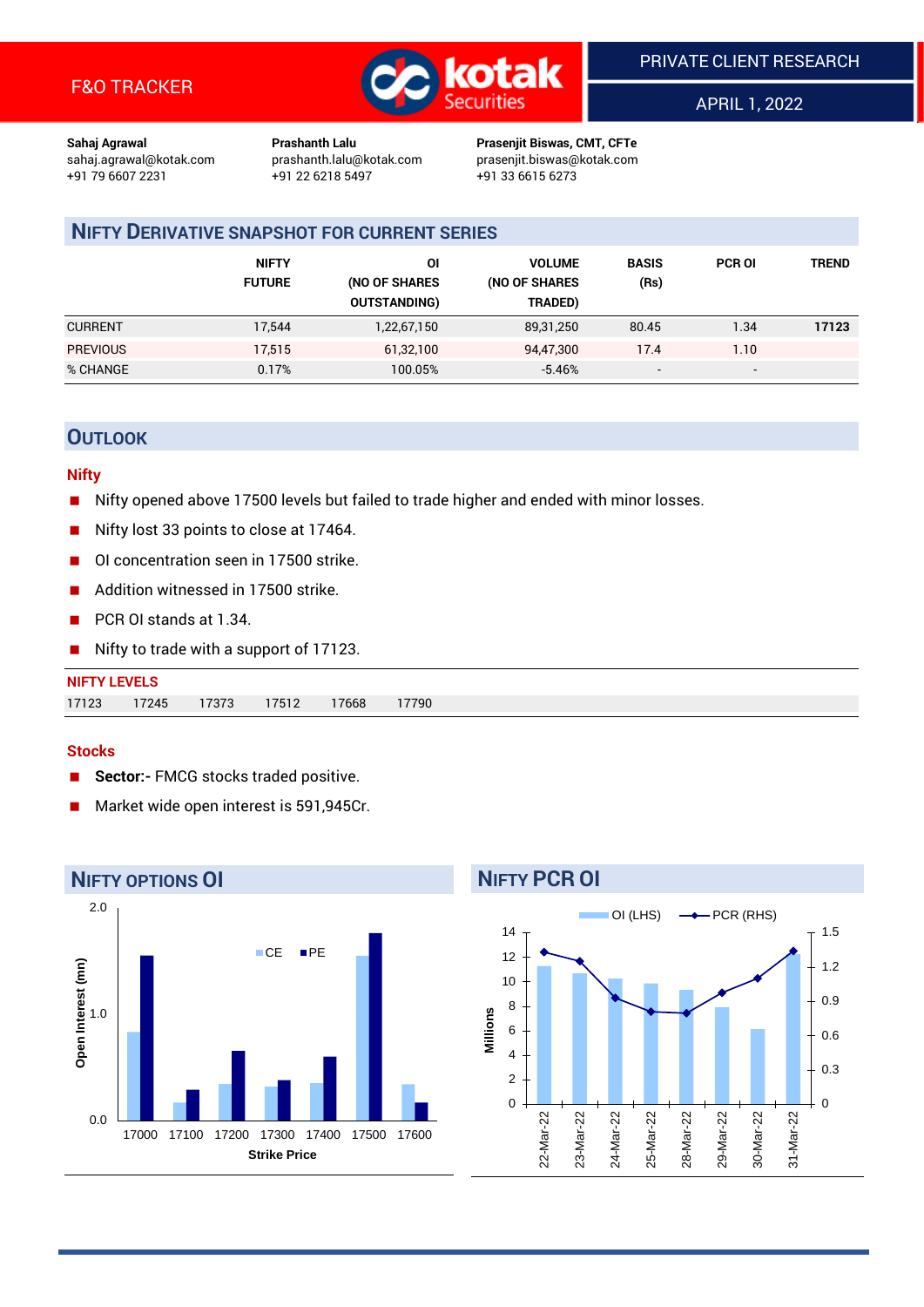# **FUTURE STATISTICS**

#### **OI INCREASE**

| <b>SYMBOL</b>     | ΟI    | ΟI          | <b>PRICE CHG</b> |
|-------------------|-------|-------------|------------------|
|                   | (%)   | (SHARES)    | (%)              |
| <b>PVR</b>        | 44.5% | 26,54,861   | 2.8%             |
| <b>BIOCON</b>     | 40.6% | 1,50,07,500 | $-1.7%$          |
| <b>INDUSINDBK</b> | 40.2% | 2,46,55,500 | 1.0%             |
| <b>BAJAJFINSV</b> | 39.7% | 5.61.600    | $-0.4%$          |
| <b>HINDCOPPER</b> | 39.6% | 1,95,90,800 | 2.1%             |
| <b>HAVELLS</b>    | 39.5% | 41.50.000   | 0.1%             |
| <b>LAURUSLABS</b> | 38.8% | 59,02,200   | $-1.3%$          |
| <b>BALKRISIND</b> | 37.8% | 12,35,400   | 1.4%             |
| <b>FSL</b>        | 37.6% | 1,44,56,000 | $-1.6%$          |
| <b>OBEROIRLTY</b> | 36.6% | 31.40.200   | 0.5%             |

| <b>OI DECREASE</b> |         |            |                  |
|--------------------|---------|------------|------------------|
| <b>SYMBOL</b>      | ΩI      | ΩI         | <b>PRICE CHG</b> |
|                    | (%)     | (SHARES)   | (%)              |
| <b>ABBOTINDIA</b>  | $-6.2%$ | 24,775.0   | 2.5%             |
| ABB                | $-4.5%$ | 1,68,500.0 | 3.6%             |

## **CASH STATISTICS**

| <b>TOP VOLUMES</b> |                      |              |              |  |  |  |  |  |
|--------------------|----------------------|--------------|--------------|--|--|--|--|--|
| <b>SYMBOL</b>      | <b>TRADED SHARES</b> | <b>VALUE</b> | <b>CLOSE</b> |  |  |  |  |  |
|                    | (QTY)                | (IN LAKHS)   |              |  |  |  |  |  |
| <b>ADANIPOWER</b>  | 13,83,11,563         | 2,50,503     | 185          |  |  |  |  |  |
| <b>RELIANCE</b>    | 61,02,744            | 1,61,235     | 2.635        |  |  |  |  |  |
| <b>AXISBANK</b>    | 2,04,49,544          | 1,55,064     | 761          |  |  |  |  |  |
| <b>HINDALCO</b>    | 2.34.97.993          | 1,35,469     | 570          |  |  |  |  |  |
| <b>ICICIBANK</b>   | 1,60,46,383          | 1,17,468     | 730          |  |  |  |  |  |
| <b>HDFCBANK</b>    | 71,47,857            | 1,05,358     | 1.470        |  |  |  |  |  |
| <b>JINDALSTEL</b>  | 1,87,78,369          | 1,00,348     | 533          |  |  |  |  |  |
| HDFC               | 41,67,353            | 1,00,061     | 2.390        |  |  |  |  |  |
| <b>TCS</b>         | 21,68,110            | 81,162       | 3,740        |  |  |  |  |  |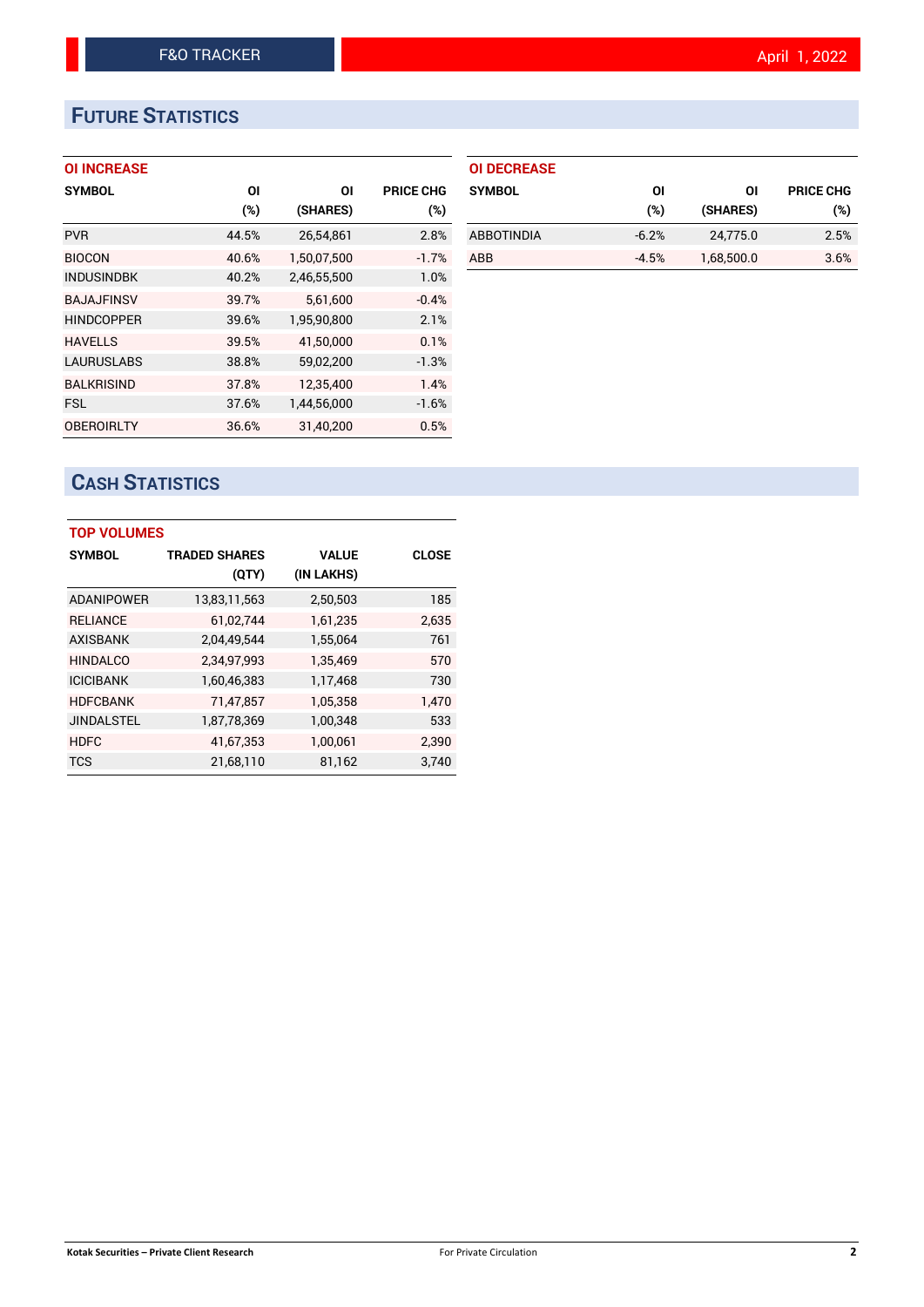# **OPTION STATISTICS**

#### **SIGNIFICANT CALL OPEN INTEREST**

| <b>SYMBOL</b>     | STRK         | <b>OPTION</b> | <b>CLOSE</b> | <b>FUT</b>   | ΟI        |
|-------------------|--------------|---------------|--------------|--------------|-----------|
|                   | <b>PRICE</b> | TYPE          | (RS)         | <b>CLOSE</b> | (SHARES)  |
| GAIL              | 160          | <b>CE</b>     | 4.9          | 156          | 66,30,700 |
| MARUTI            | 8.000        | СE            | 142.5        | 7.599        | 2,92,300  |
| <b>SBIN</b>       | 500          | CE            | 17.7         | 496          | 89,55,000 |
| <b>HINDALCO</b>   | 600          | <b>CE</b>     | 17.9         | 573          | 35,17,400 |
| ONGC              | 170          | CE            | 5.7          | 165          | 73,15,000 |
| <b>TATAMOTORS</b> | 450          | CE            | 16.3         | 436          | 78,88,800 |
| GAIL              | 170          | СE            | 2.3          | 156          | 31,78,100 |
| <b>TATAMOTORS</b> | 500          | CF            | 4.7          | 436          | 73,58,700 |
| <b>TCS</b>        | 4,000        | CЕ            | 30.8         | 3,753        | 9,34,950  |
| GAIL              | 155          | СE            | 7.0          | 156          | 27.08.400 |

|                  | <b>SIGNIFICANT PUT OPEN INTEREST</b> |               |              |              |           |  |  |  |  |
|------------------|--------------------------------------|---------------|--------------|--------------|-----------|--|--|--|--|
| <b>SYMBOL</b>    | <b>STRK</b>                          | <b>OPTION</b> | <b>CLOSE</b> | <b>FUT</b>   | ΟI        |  |  |  |  |
|                  | <b>PRICE</b>                         | <b>TYPE</b>   | (RS)         | <b>CLOSE</b> | (SHARES)  |  |  |  |  |
| <b>MARUTI</b>    | 7,000                                | <b>PE</b>     | 99.8         | 7,599        | 1,12,200  |  |  |  |  |
| <b>SBIN</b>      | 500                                  | <b>PE</b>     | 21.2         | 496          | 30,09,000 |  |  |  |  |
| <b>ITC</b>       | 240                                  | <b>PE</b>     | 3.5          | 252          | 47,87,200 |  |  |  |  |
| <b>TCS</b>       | 3,700                                | <b>PE</b>     | 77.6         | 3.753        | 3,34,200  |  |  |  |  |
| <b>WIPRO</b>     | 600                                  | <b>PE</b>     | 27.2         | 590          | 8,43,200  |  |  |  |  |
| <b>ITC</b>       | 250                                  | <b>PE</b>     | 7.4          | 252          | 32,96,000 |  |  |  |  |
| <b>AXISBANK</b>  | 700                                  | <b>PE</b>     | 9.2          | 763          | 12,40,800 |  |  |  |  |
| <b>RELIANCE</b>  | 2,500                                | <b>PE</b>     | 29.3         | 2,650        | 7,84,250  |  |  |  |  |
| <b>RELIANCE</b>  | 2,600                                | <b>PE</b>     | 57.6         | 2,650        | 7,81,750  |  |  |  |  |
| <b>KOTAKBANK</b> | 1,700                                | <b>PE</b>     | 33.7         | 1.762        | 4,28,800  |  |  |  |  |

| SIGNIFICANT CALL OPEN INTEREST ADDITION |              |               |             |        |              | <b>SIGNIFICANT PUT OPEN I</b> |              |  |
|-----------------------------------------|--------------|---------------|-------------|--------|--------------|-------------------------------|--------------|--|
| <b>SYMBOL</b>                           | <b>STRK</b>  | <b>OPTION</b> | <b>OPEN</b> | OI CHG | <b>CLOSE</b> | <b>SYMBOL</b>                 | STRK O       |  |
|                                         | <b>PRICE</b> | <b>TYPE</b>   | <b>INT</b>  | (%)    | (Rs)         |                               | <b>PRICE</b> |  |
| <b>JINDALSTEL</b>                       | 620          | <b>CE</b>     | 1,87,500    | 7400%  | 6.0          | <b>HINDALCO</b>               | 530          |  |
| <b>ITC</b>                              | 277          | <b>CE</b>     | 1.63.200    | 5000%  | 2.1          | <b>RECLTD</b>                 | 122          |  |
| GAIL                                    | 190          | <b>CE</b>     | 6,83,200    | 3633%  | 0.8          | <b>HINDCOPPER</b>             | 125          |  |
| <b>HINDALCO</b>                         | 580          | <b>CE</b>     | 10.76.075   | 3607%  | 26.6         | <b>BPCL</b>                   | 450          |  |
| <b>HINDALCO</b>                         | 590          | <b>CE</b>     | 6,75,100    | 3389%  | 22.0         | <b>IDFC</b>                   | 62           |  |
| GAIL                                    | 162          | <b>CE</b>     | 1.70.800    | 2700%  | 4.1          | <b>WIPRO</b>                  | 530          |  |
| <b>DABUR</b>                            | 590          | <b>CE</b>     | 2,11,250    | 1778%  | 3.4          | <b>NBCC</b>                   | 36           |  |
| <b>GODREJCP</b>                         | 760          | <b>CE</b>     | 1.68.500    | 1585%  | 30.0         | L&TFH                         | 78           |  |
| <b>HINDALCO</b>                         | 570          | <b>CE</b>     | 3,44,000    | 1584%  | 31.5         | <b>IOC</b>                    | 114          |  |
| <b>MOTHERSUMI</b>                       | 142          | <b>CE</b>     | 2,03,000    | 1350%  | 8.1          | <b>BAJFINANCE</b>             | 7.200        |  |

| SIGNIFICANT PUT OPEN INTEREST ADDITION |              |               |                       |        |              |  |  |  |
|----------------------------------------|--------------|---------------|-----------------------|--------|--------------|--|--|--|
| <b>SYMBOL</b>                          | <b>STRK</b>  | <b>OPTION</b> | <b>OPEN</b><br>OI CHG |        | <b>CLOSE</b> |  |  |  |
|                                        | <b>PRICE</b> | <b>TYPE</b>   | <b>INT</b>            | $(\%)$ | (Rs)         |  |  |  |
| <b>HINDALCO</b>                        | 530          | <b>PE</b>     | 1,12,875              | 10400% | 13.7         |  |  |  |
| <b>RECLTD</b>                          | 122          | <b>PE</b>     | 10,68,000             | 5833%  | 3.3          |  |  |  |
| <b>HINDCOPPER</b>                      | 125          | <b>PE</b>     | 1,84,900              | 4200%  | 14.6         |  |  |  |
| <b>BPCL</b>                            | 450          | PE            | 4,53,600              | 1700%  | 87.9         |  |  |  |
| <b>IDFC</b>                            | 62           | <b>PE</b>     | 2,20,000              | 1000%  | 2.9          |  |  |  |
| <b>WIPRO</b>                           | 530          | PE            | 1.34.400              | 572%   | 4.6          |  |  |  |
| <b>NBCC</b>                            | 36           | <b>PE</b>     | 2,28,000              | 533%   | 1.8          |  |  |  |
| L&TFH                                  | 78           | <b>PE</b>     | 1,07,088              | 500%   | 3.9          |  |  |  |
| <b>IOC</b>                             | 114          | PE            | 1,17,000              | 500%   | 3.9          |  |  |  |
| <b>BAJFINANCE</b>                      | 7,200        | PE            | 1,53,625              | 466%   | 240.6        |  |  |  |

| <b>CALL OPTION VOLUMES</b> |              |               |                  | <b>PUT OPTION VOLUMES</b> |                   |              |               |                  |              |
|----------------------------|--------------|---------------|------------------|---------------------------|-------------------|--------------|---------------|------------------|--------------|
| <b>SYMBOL</b>              | <b>STRK</b>  | <b>OPTION</b> | <b>CONTRACTS</b> | <b>CLOSE</b>              | <b>SYMBOL</b>     | <b>STRK</b>  | <b>OPTION</b> | <b>CONTRACTS</b> | <b>CLOSE</b> |
|                            | <b>PRICE</b> | <b>TYPE</b>   |                  | (Rs)                      |                   | <b>PRICE</b> | <b>TYPE</b>   |                  | (Rs)         |
| <b>RELIANCE</b>            | 2,700        | <b>CE</b>     | 11,044           | 57.9                      | <b>RELIANCE</b>   | 2,600        | <b>PE</b>     | 6,935            | 57.6         |
| <b>AXISBANK</b>            | 800          | <b>CE</b>     | 8,622            | 14.2                      | <b>RELIANCE</b>   | 2.500        | <b>PE</b>     | 4.395            | 29.3         |
| <b>HINDALCO</b>            | 600          | <b>CE</b>     | 8,598            | 17.9                      | <b>BAJFINANCE</b> | 7,000        | <b>PE</b>     | 4,049            | 165.8        |
| <b>AXISBANK</b>            | 760          | <b>CE</b>     | 7,413            | 31.1                      | <b>BAJFINANCE</b> | 7.200        | <b>PE</b>     | 3.191            | 240.6        |
| <b>BAJFINANCE</b>          | 7,500        | <b>CE</b>     | 7,038            | 208.8                     | <b>RELIANCE</b>   | 2,640        | <b>PE</b>     | 3,113            | 75.0         |
| <b>BAJFINANCE</b>          | 7,300        | <b>CE</b>     | 5,937            | 299.7                     | <b>RELIANCE</b>   | 2,660        | <b>PE</b>     | 2.956            | 84.9         |
| <b>BAJFINANCE</b>          | 7,400        | <b>CE</b>     | 5,480            | 251.9                     | <b>HINDALCO</b>   | 580          | <b>PE</b>     | 2,685            | 32.9         |
| <b>HDFC</b>                | 2.400        | <b>CE</b>     | 5.019            | 78.7                      | <b>SBIN</b>       | 500          | <b>PE</b>     | 2,513            | 21.2         |
| <b>SBIN</b>                | 500          | <b>CE</b>     | 4,981            | 17.7                      | <b>INFY</b>       | 1,900        | <b>PE</b>     | 2,442            | 54.9         |
| <b>HINDUNILVR</b>          | 2.100        | <b>CE</b>     | 4,927            | 42.6                      | <b>BAJFINANCE</b> | 7,300        | PE            | 2,410            | 289.7        |

#### **Kotak Securities – Private Client Research** For Private Circulation **3**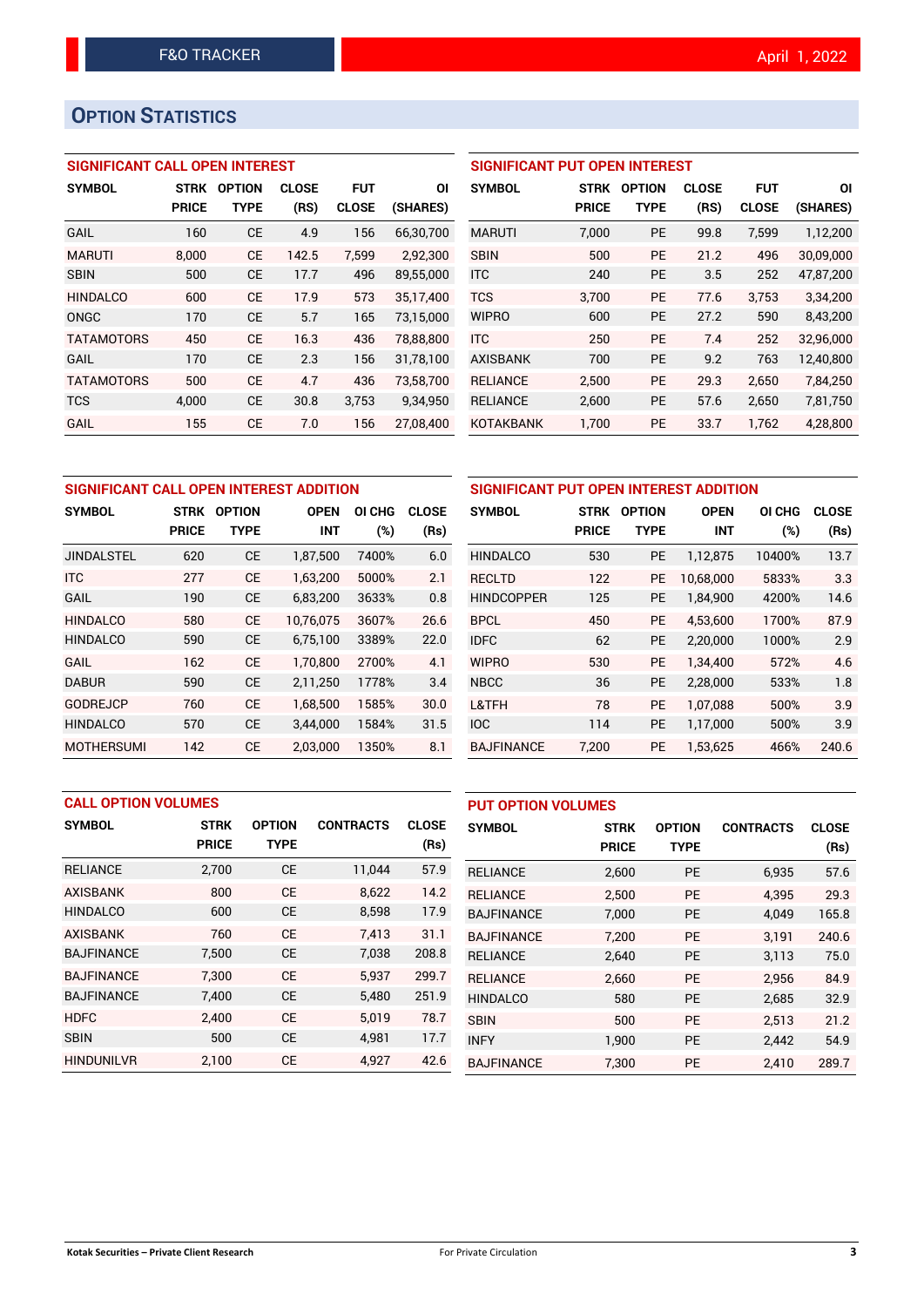#### **RATING SCALE (PRIVATE CLIENT GROUP)**

- **BUY**  Stock/Index looks strong from the expiry/near term perspective and is expected to gain on the basis of technical and/or derivative parameters. Time frame is minimum of current expiry and in certain cases extend to the next series depending on the stock behaviour. Strict stop loss needs to be adhered to for every buy/long recommendation given.
- **SELL** Stock/Index looks weak from the expiry/near term perspective and is expected to gain on the basis of technical and/or derivative parameters. Time frame is minimum of current expiry and in certain cases extend to the next series depending on the stock behaviour. Strict stop loss needs to be adhered to for every sell/short recommendation given.

#### **FUNDAMENTAL RESEARCH TEAM (PRIVATE CLIENT GROUP)**

**Shrikant Chouhan Arun Agarwal Amit Agarwal, CFA Hemali Dhame** shrikant.chouhan@kotak.com arun.agarwal@kotak.com agarwal.amit@kotak.com Hemali.Dhame@kotak.com +91 22 6218 5408 +91 22 6218 6443 +91 22 6218 6439 +91 22 6218 6433

Metals & Mining, Midcap Pharmaceuticals Pharmaceuticals Research Associate Support Executive<br>
iatin.damania@kotak.com purvi.shah@kotak.com rini.mehta@kotak.com k.kathirvelu@kotak.com jatin.damania@kotak.com

**Sumit Pokharna** Pankaj Kumar<br>Oil and Gas, Information Tech Construction, sumit.pokharna@kotak.com pankajr.kumar@kotak.com +91 22 6218 6438 +91 22 6218 6434

# **Jatin Damania Purvi Shah Rini Mehta K. Kathirvelu**

Construction, Capital Goods & Midcaps

Transportation, Paints, FMCG

+91 22 6218 6440 +91 22 6218 6432 +91 80801 97299 +91 22 6218 6427

#### **TECHNICAL RESEARCH TEAM (PRIVATE CLIENT GROUP)**

[shrikant.chouhan@kotak.com](mailto:shrikant.chouhan@kotak.com) [amol.athawale@kotak.com](mailto:amol.athawale@kotak.com) Research Associate +91 22 6218 5408 +91 20 6620 3350 [sayed.haider@kotak.com](mailto:sayed.haider@kotak.com)

**Shrikant Chouhan Amol Athawale Sayed Haider**

+91 22 62185498

#### **DERIVATIVES RESEARCH TEAM (PRIVATE CLIENT GROUP)**

+91 79 6607 2231 +91 22 6218 5497 +91 33 6615 6273

**Sahaj Agrawal Prashanth Lalu Prasenjit Biswas, CMT, CFTe** [prasenjit.biswas@kotak.com](mailto:prasenjit.biswas@kotak.com)